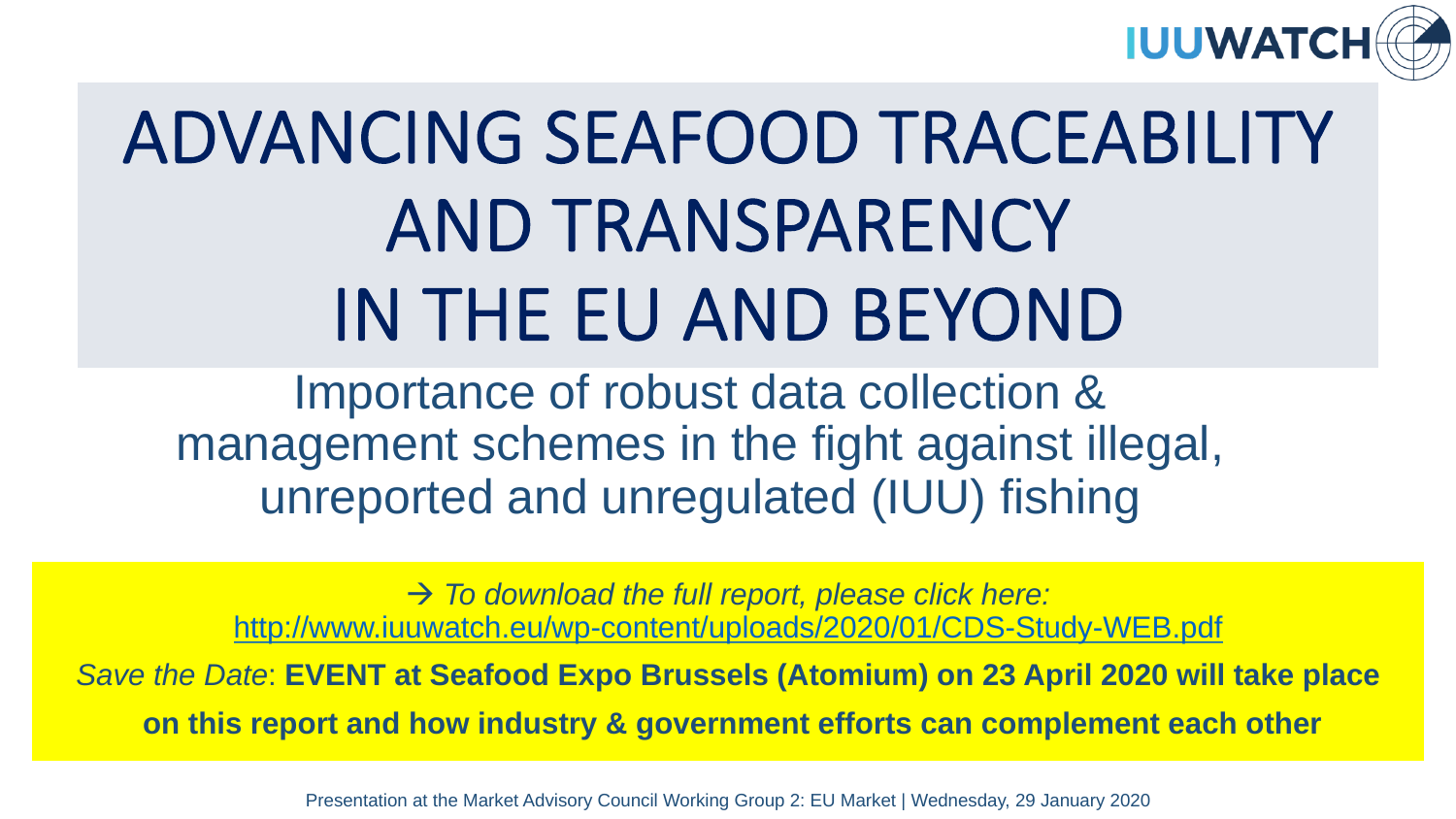



## Import control schemes

Example: EU's Catch Certification Scheme

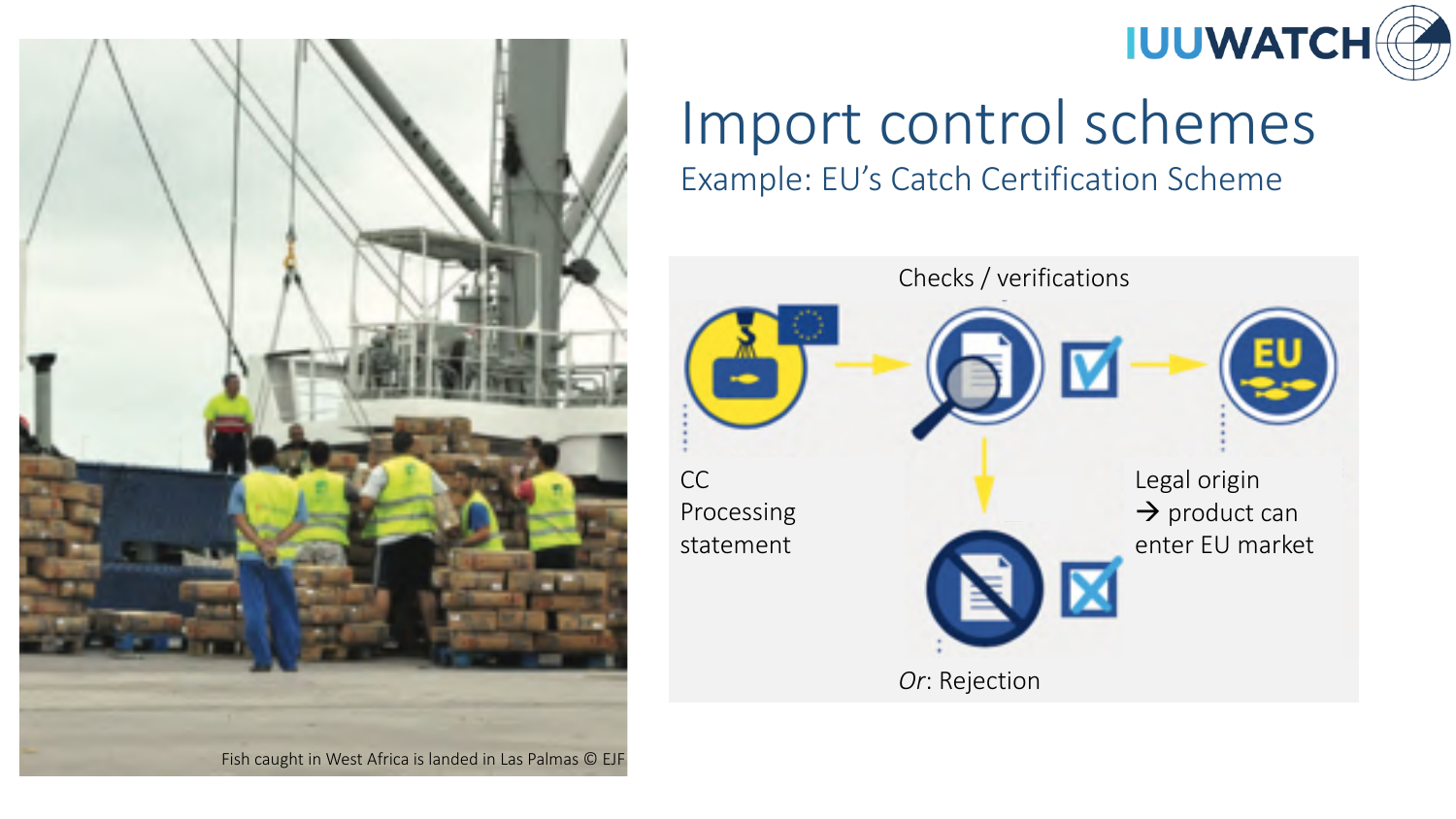**IUUWATCH** 

A comparative study of key data elements in import control schemes aimed at tackling illegal, unreported and unregulated fishing in the top three seafood markets:

the European Union, the United States and Japan

January 2020



#### Report *Overview I*

- 1. Analysis of import controls of 3 major seafood markets:
	- EU, US and Japan
		- Combined: almost 2/3 of global value of fish product imports
- 2. Recommendations on Catch Documentation Scheme best practice
	- Key data elements (KDEs)
- 3. Comparison of KDEs in EU, US & Japan to best practice
	- Alignment: EU and US
- 4. NGO recommendation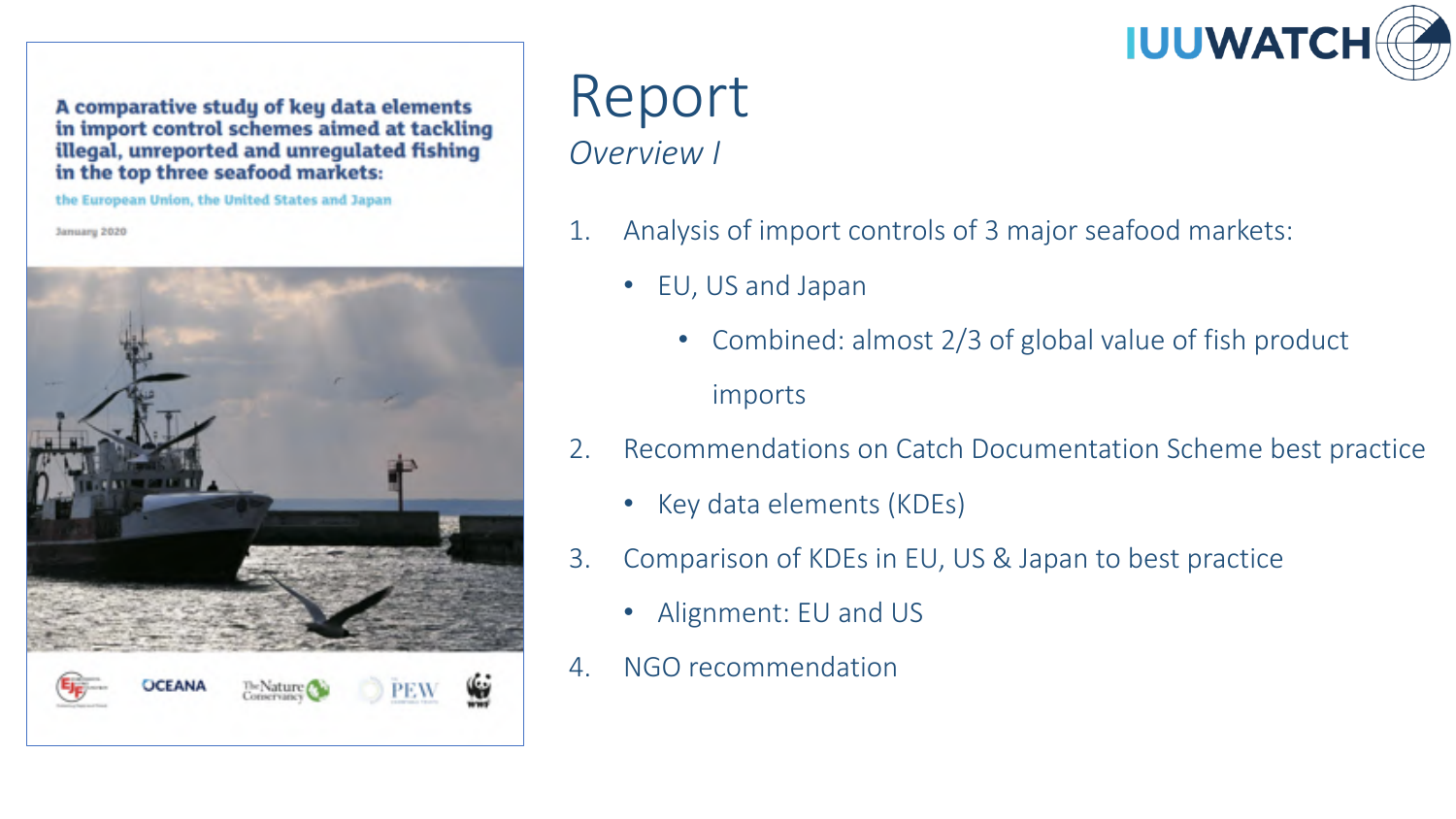

A comparative study of key data elements in import control schemes aimed at tackling illegal, unreported and unregulated fishing in the top three seafood markets:

the European Union, the United States and Japan

January 2020



#### Report *Overview II*

• Evaluation of best practices across market

states

• Identify significant scope to improve seafood traceability

• Risk: non-harmonised trade instruments will not prevent IUU fish from entering markets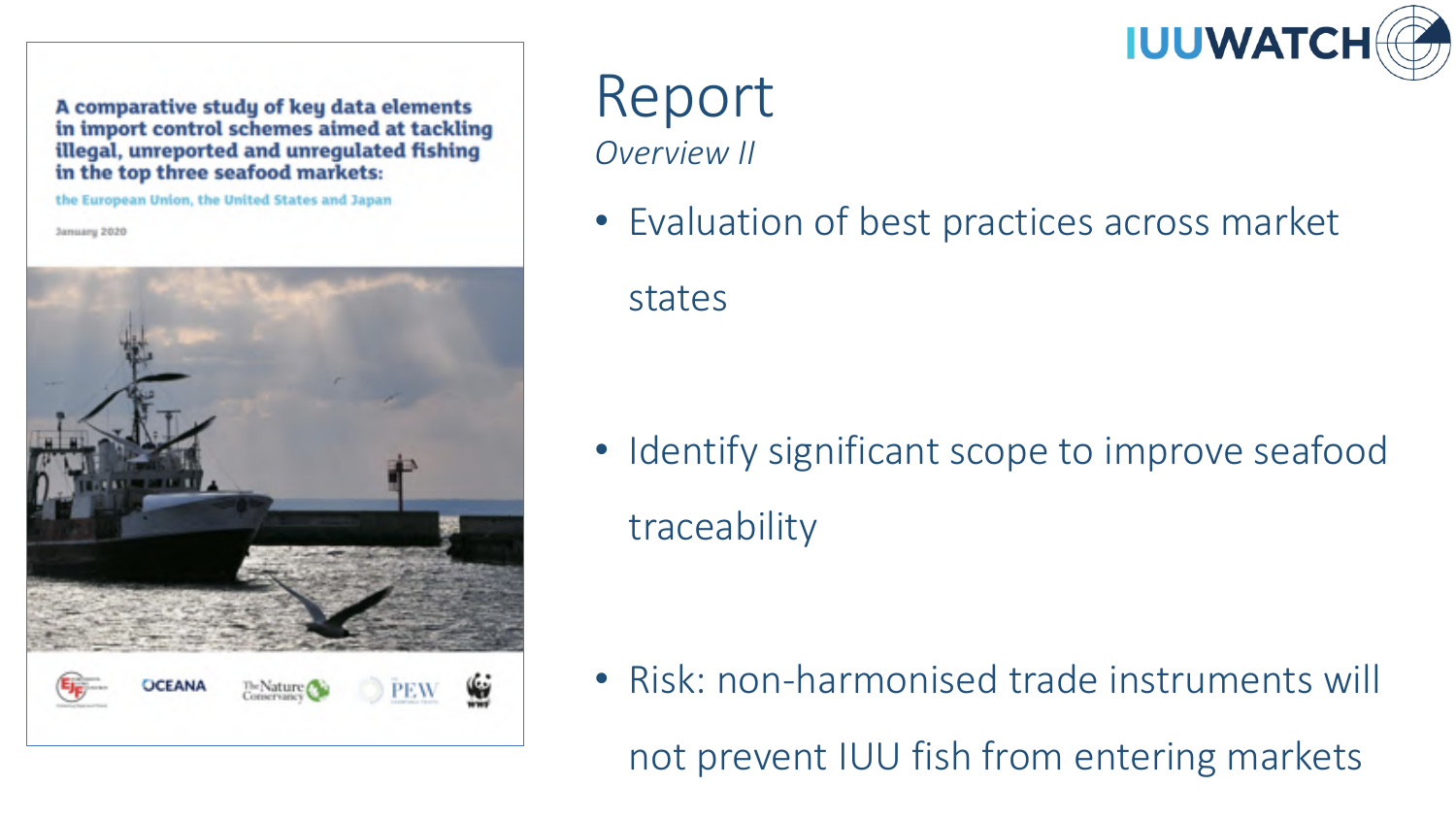

A comparative study of key data elements in import control schemes aimed at tackling illegal, unreported and unregulated fishing in the top three seafood markets:

the European Union, the United States and Japan

January 2020



#### Report *The importance of data*

- Tracing seafood along the entire supply chain
	- = focus on Key Data Elements (KDEs)
	- Ø *who*, *what*, *when*, *where* and *how*
- EU and US: existing import control schemes
- Japan: currently reliant on RFMO Catch Documentation Schemes
- NGO analysis recommends 17 KDEs
	- e.g. vessel flag, catch area, IMO number, fishing authorisations, trans-shipment declarations, unloading ports, catching method, etc.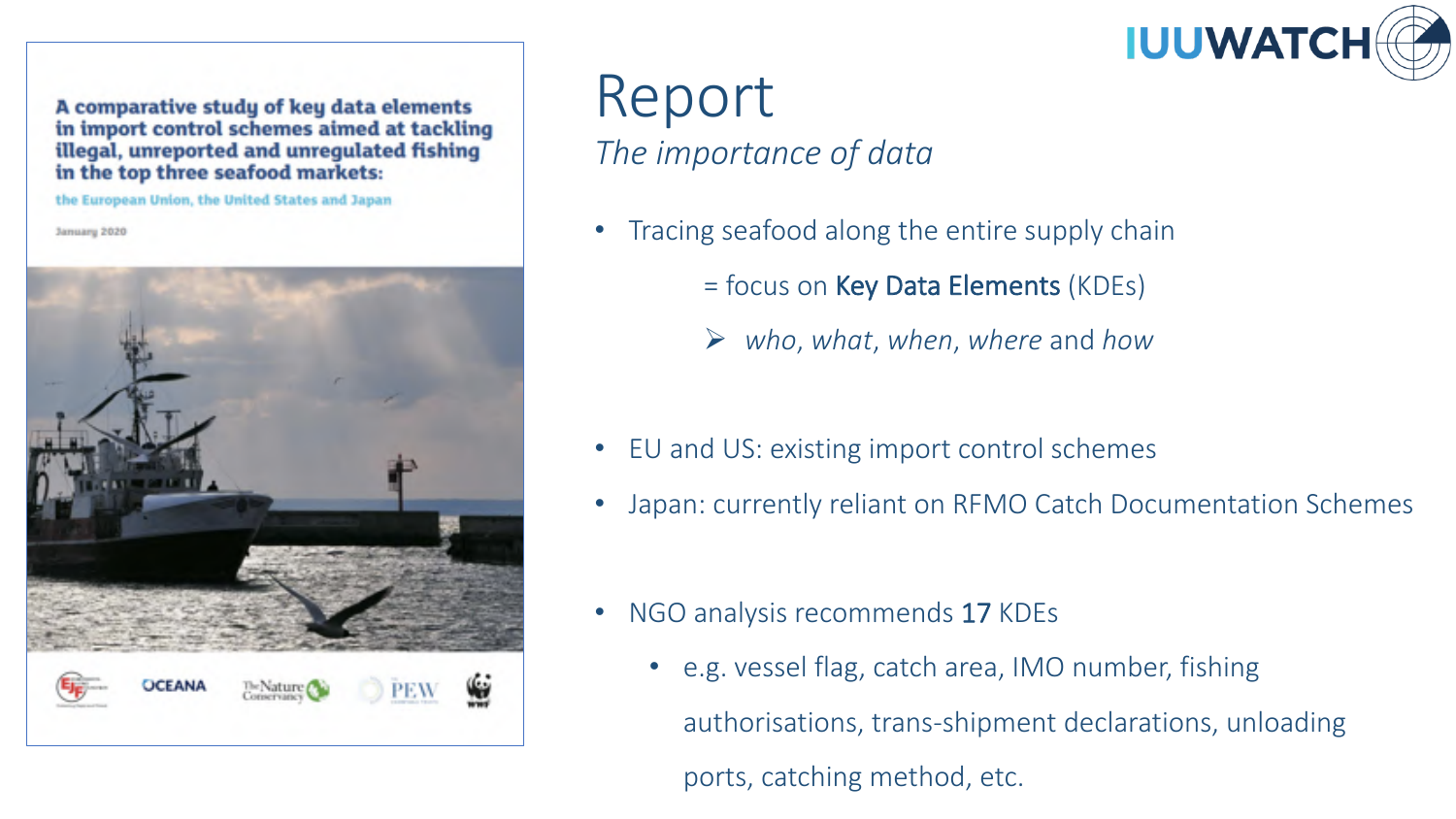

#### Comparison between EU / US import requirements



EU

Against best practice, EU and US are aligned at 59 % (10 out of 17 KDEs)

US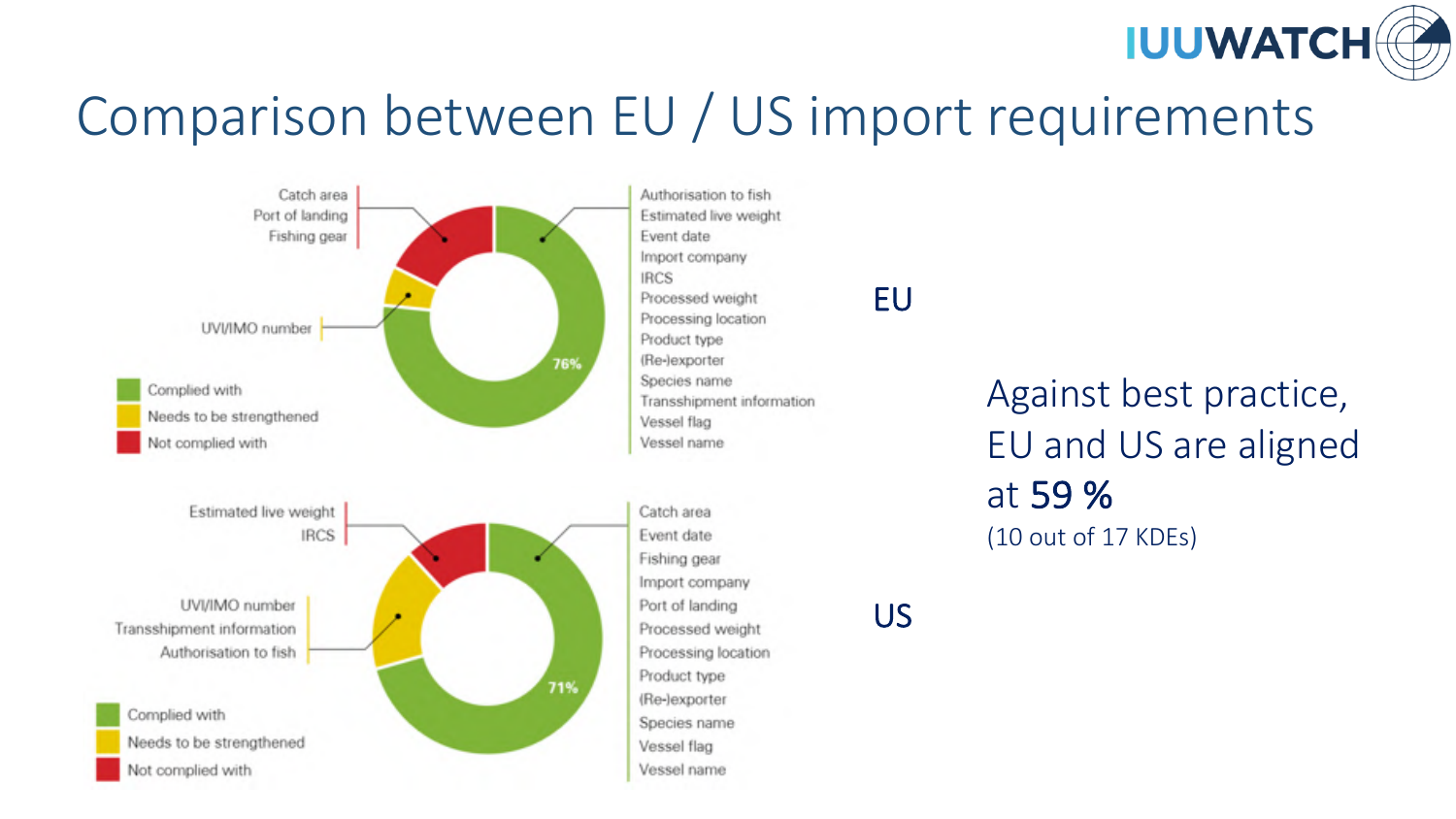#### Comparison of import schemes



#### *EU, US and RFMOs*

|             | Key data element<br>(SODE)                                                                                                       | <b>European Union</b> | <b>United States</b> | RFMO & CCAMLR Catch Documentation Schemes |       |               |                                            |                                                                                                                                                                                                 |
|-------------|----------------------------------------------------------------------------------------------------------------------------------|-----------------------|----------------------|-------------------------------------------|-------|---------------|--------------------------------------------|-------------------------------------------------------------------------------------------------------------------------------------------------------------------------------------------------|
|             |                                                                                                                                  |                       |                      | <b>ICCAT</b>                              | CCSBT | <b>CCAMLR</b> | <b>IOTC*</b><br>(Statistical)<br>Documenti | Additional Information                                                                                                                                                                          |
| <b>WHO</b>  | Wooel name                                                                                                                       |                       |                      |                                           |       |               |                                            |                                                                                                                                                                                                 |
|             | Unique vessel<br>identifier (IMO)<br>number).                                                                                    |                       |                      |                                           |       |               |                                            | EU: IMO number is<br>yd "baucci fi" banupan<br>the flag State.<br>US: requests a UVI<br>when available.<br>CCAMLR: the option to<br>provide an IMO number<br>is provided, but not<br>mandatory. |
|             | Vessel flag                                                                                                                      |                       |                      |                                           |       |               |                                            |                                                                                                                                                                                                 |
|             | International Radio<br>Call Sign (IRCS)                                                                                          |                       |                      |                                           |       |               |                                            |                                                                                                                                                                                                 |
|             | Information on<br>exporter / re-exporter                                                                                         |                       |                      |                                           |       |               |                                            | ICCAT: only requests<br>company name.                                                                                                                                                           |
|             | Identity of import<br>company                                                                                                    |                       |                      |                                           |       |               |                                            |                                                                                                                                                                                                 |
| WHAT        | Product type                                                                                                                     |                       |                      |                                           |       |               |                                            |                                                                                                                                                                                                 |
|             | Species name -<br>ASFIS 3-Alpha Code                                                                                             |                       |                      |                                           |       |               |                                            |                                                                                                                                                                                                 |
|             | Estimated live weight<br>(kg)                                                                                                    |                       |                      |                                           |       |               |                                            | ICCAT: "weight" is<br>fuorthy betseuper<br>specification.<br>CCSBT: requests the net<br>weight.<br>IOTC: requests the net<br>weight                                                             |
|             | Processed weight<br>ogr                                                                                                          |                       |                      |                                           |       |               |                                            |                                                                                                                                                                                                 |
|             | Transshipment:<br>Declaration and<br>authorisation of<br>transhipment at:<br>sea, IMO number<br>and vessel master<br>information |                       |                      |                                           |       |               |                                            | EU: banc all<br>transshipment at sea<br>US: does not request<br>vessel master<br>information.<br>CCSBT: does not require<br>IMO number in the<br>declaration.                                   |
| <b>WHEN</b> | Event date                                                                                                                       |                       |                      |                                           |       |               |                                            |                                                                                                                                                                                                 |
|             |                                                                                                                                  |                       |                      |                                           |       |               |                                            |                                                                                                                                                                                                 |

**Best practice** Optional or needs to be strengthened/improved Not required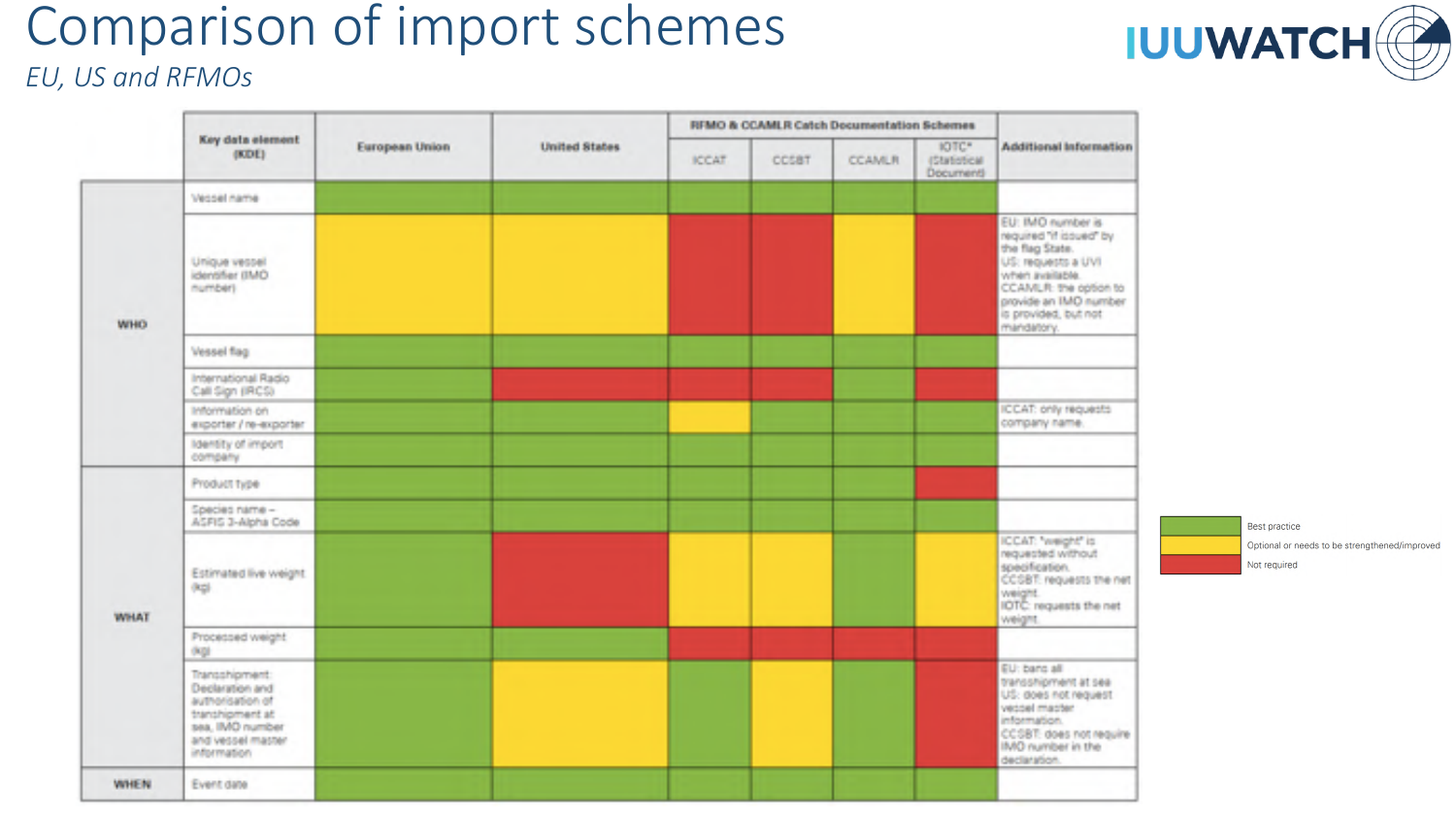#### Import control schemes – the view from Third Countries

Statement by the DG Mesak Pakdeekong on Thailand's endorsement of a universally harmonised catch documentation scheme (CDS)

"Thailand believes that the ultimate goal for all nations should be to secure an ethical, legal, and sustainable global seafood industry. This goal can only be accomplished with strong commitments and international cooperation to promote greater transparency and traceability, including through aligned CDS."



Expurations relief follow studentshave **ESSA/SEGA** Spraches

ไม่ถูกแต่ไม่ในผู้ค่อยภาพใก่ในอุคสาหกรรมอาหารพบเปิลก ประเทศไทยไม่ความสำคัญแก่การค่อเสริมห่วยไข่ อุตสาหกรรมอาหารพอเลที่มีความชั่งขึ้นและความไปว่งใสเป็นอย่างขึ้ง การรักษาให้การประเมณีน อุดสารทางแท็ถูกพร้องโยชนาม ถูกคุณของเลขจังยินสำหรับพบว่าเต่นไปในอนาคต และอาจารใดนี้จะมี แรงงาน เป็นเป้าหมายที่สำคัญที่ประเทศไทยผู้หน้าเค้าเป็นการให้สัมฤทธิ์ผล

ประเทศไทยอยู่ระหว่างการค้าเป็นน้อยายการประสงค์คว้นในเสดอิตภัณฑ์อัตว์น้ำที่นาจาก 1.31 เข้าสู่ประเทศ ใหญ่ที่อย้องกันสัตว์น้ำและแล้งเกินที่สัตว์น้ำที่มาจากกิจกรรม 1.10 ดังนั้น ประเทศไทยจังหรองนักลึง ความสำคัญของและงานแอกสารการจับสัตว์น้ำ (Catch Documentation Scheme - CDS) ในฐานส ยากันที่ UUB และระบานและ อาจารถเป็นประเทศราช อาจารถเป็นที่ผู้อย่างการใส่หรือนั้น นี้ และผู้เป็นความสนุนแต่ก็เป็นการให้การออกในวันรองการจับลัมวิทองลัยน้ำตอนตั้งกา จากการกำ งานของเปลี่ยงการประจำเป็นจำนวนใหม่เจ้าหมูกค้องและแม่นอำ อย่างไมโคนแนนงาน เอกสารการ จับสิ่งให้เป็นที่เป็นอย่ายเหญิงเจ้าอาหารหมะมีความเสื่อกับการวันที่กรีอยู่เห็นคล่างกัน ไม่เรื่องแล่ ก่งได้เกิดการเห็นภาพในการคำเนินภายเห็นจะหรือโดยคดอ้นเกิดเกยครูนำเข้าเหล่านั้น มักกำได้ถูก ลดขอบคุณค่าของเอกสารการครวจสอบอ้อนกลับเนื่ออูกนำไปให้อ้างอิงฟรือในครามพ์ เพื่ออินดับทั้นาของ อาหารพอเลโดยประเทศหรืออุดสาหกรรมที่อยู่ในตลาดต่าง ๆ

ประเทศไทยคระหนักอีงความไปรับไม่ในห่วยให้การแล้ลและลัดวัน้ำที่ไม่ได้มาจากการประมะ 3.33 ซึ่งเป็น มเพิ่มที่รับกำ ๆ ควรแม้ความร่วมมือกันเมิ่มตองระบางในรับครื่นครค่ากัน แลนงาน COS อย่างน้อย เป็นหรือเมื่อที่ร่วยร้านคลิงนการต่อต้านการประมง 8.01 ประเทศไทยจึงของบินตรูปให้มีการบ้านผมงาน เล่ยทางจะเป็นไปทางเท่าเชื่องข้องๆในการจัดเท่าน้ำจะเพิ่มเจอรู้นายให้เจอร์ตเท่าน้ำจันที่บริหานทราย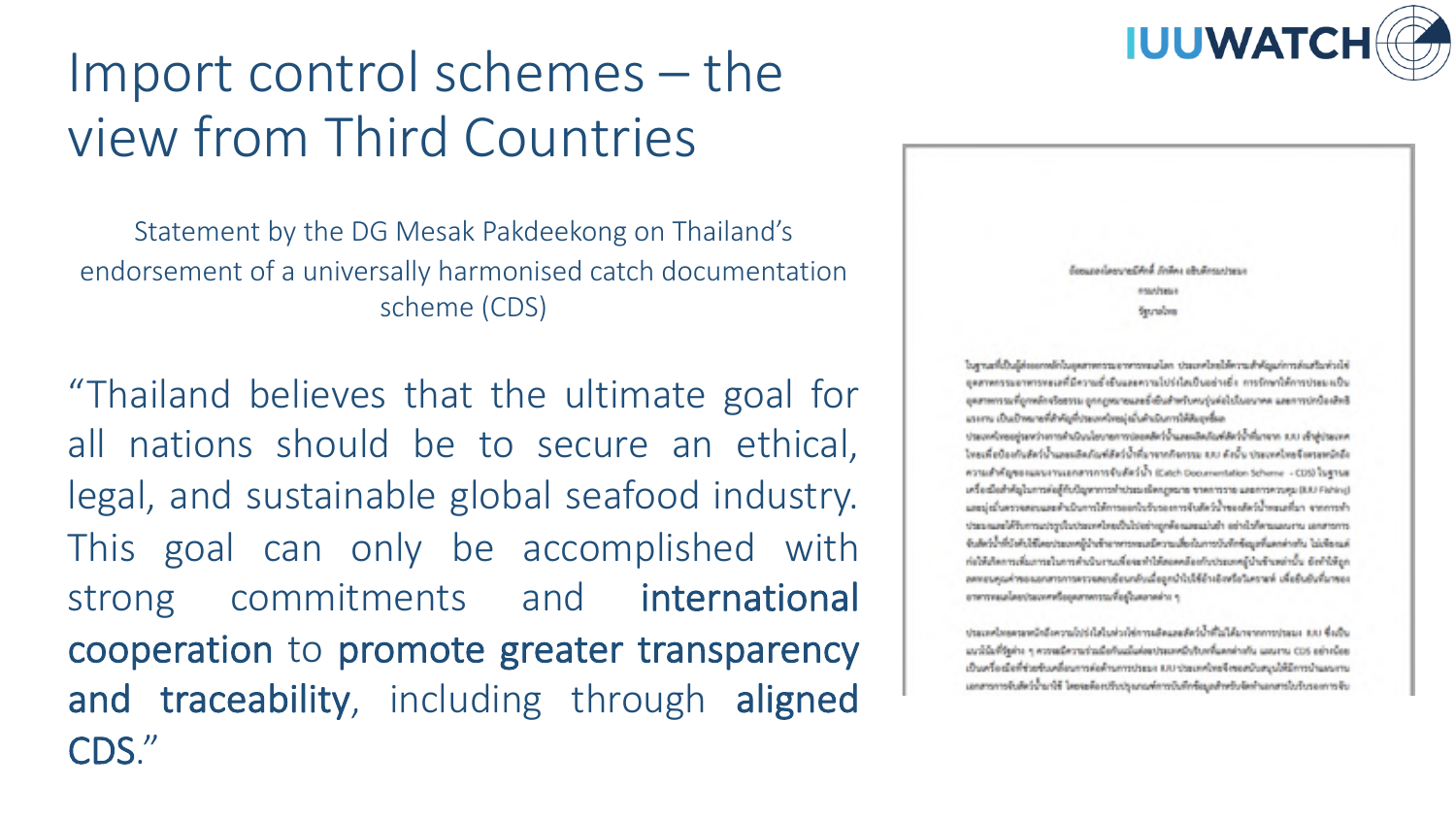

## Gaps in the EU Catch Documentation Scheme



But also missing:

- Fishing method/gear type
- IMO number
- Port of landing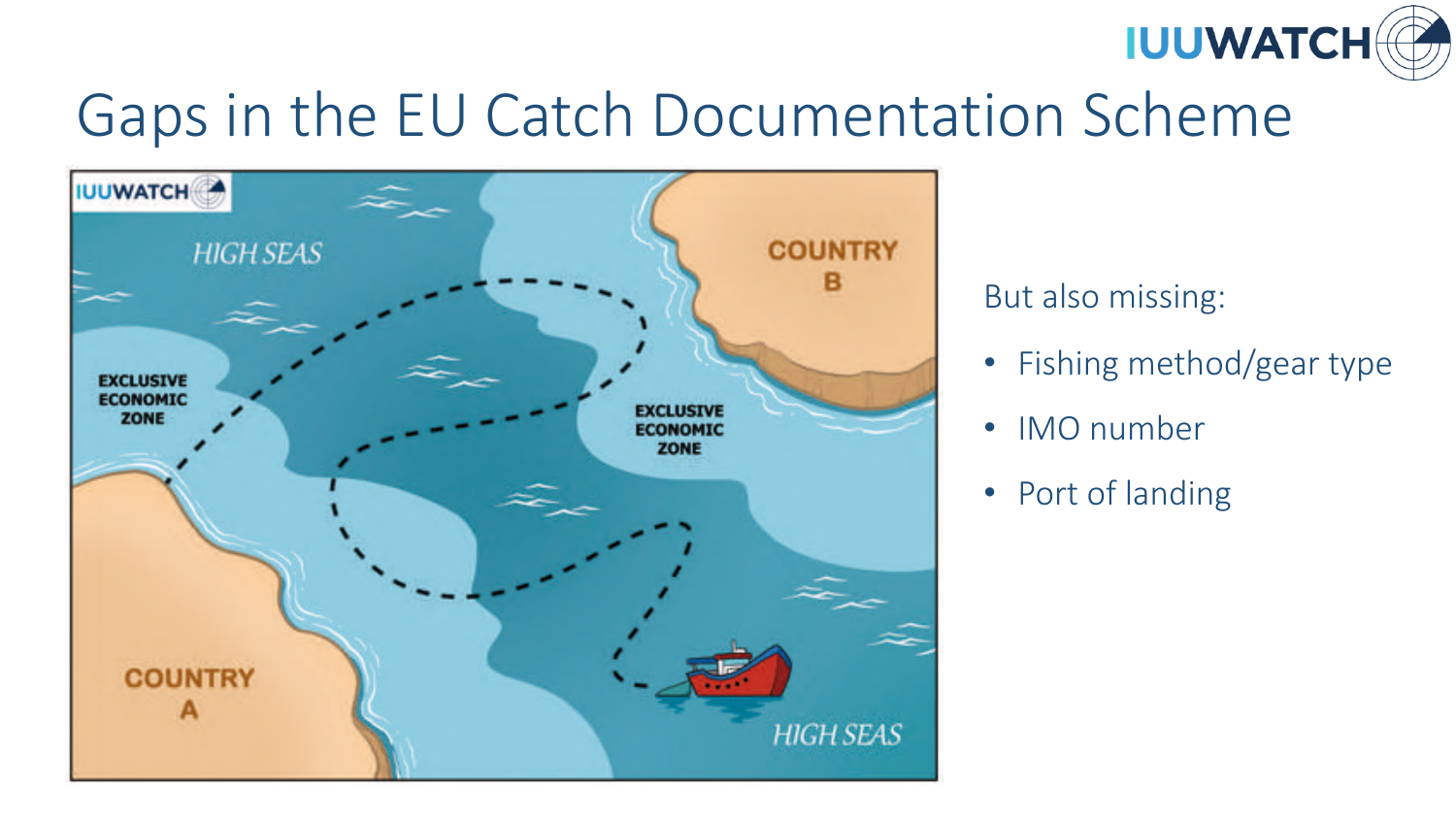

## Summary & recommendations I

- Import control schemes are essential to improve traceability to prevent IUU seafood from entering markets
- Global alignment of KDEs between major markets is an effective way to ensure:
	- seafood traceability and prevent IUU fish entering the market
	- global seafood level-playing field and for trade facilitation

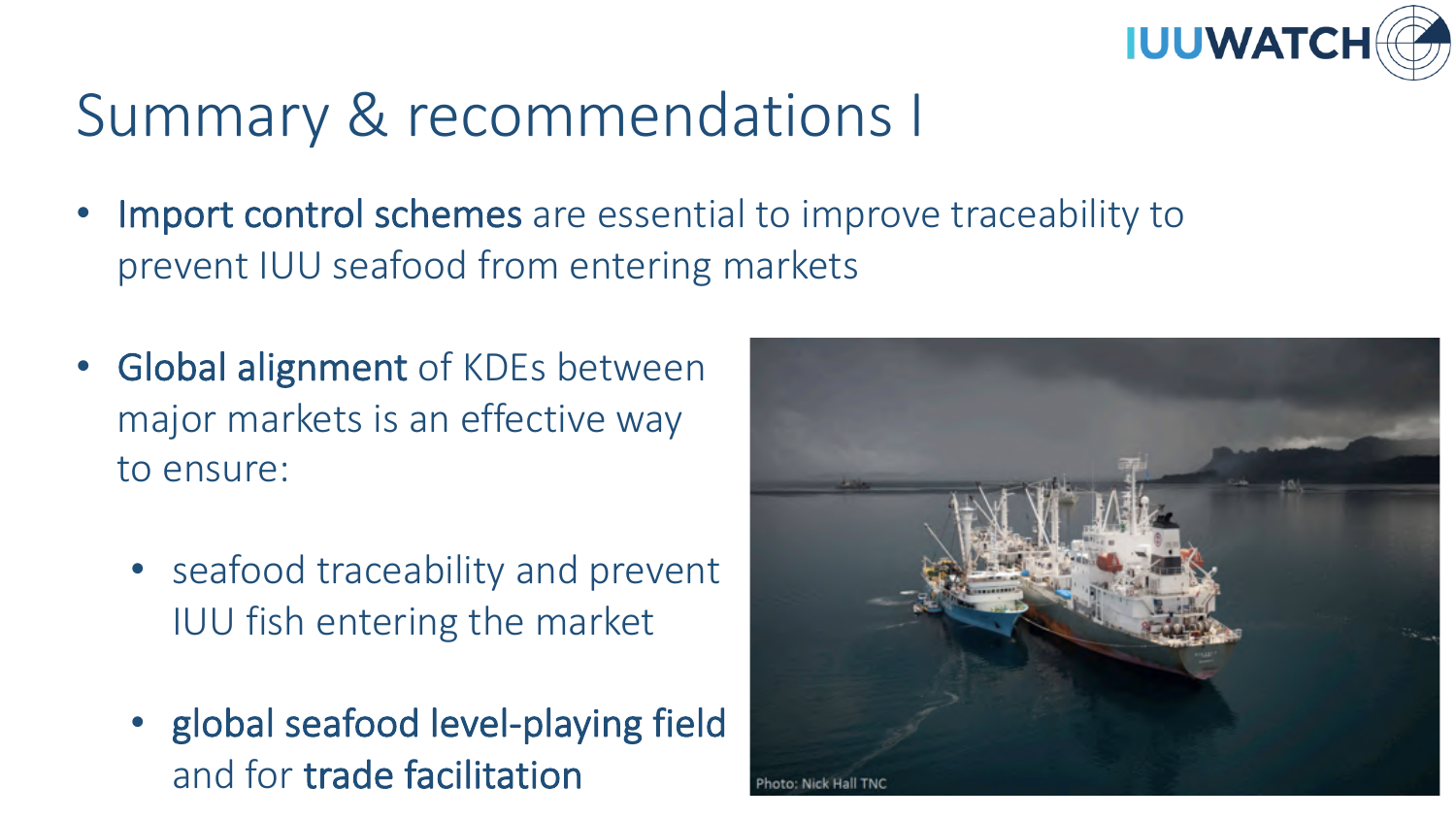

## Summary & recommendations II

• Challenges remain in both global and European seafood traceability

• Control Regulation will be instrumental to ensure seafood traceability in Europe and best-practice for other markets, but needs strengthening

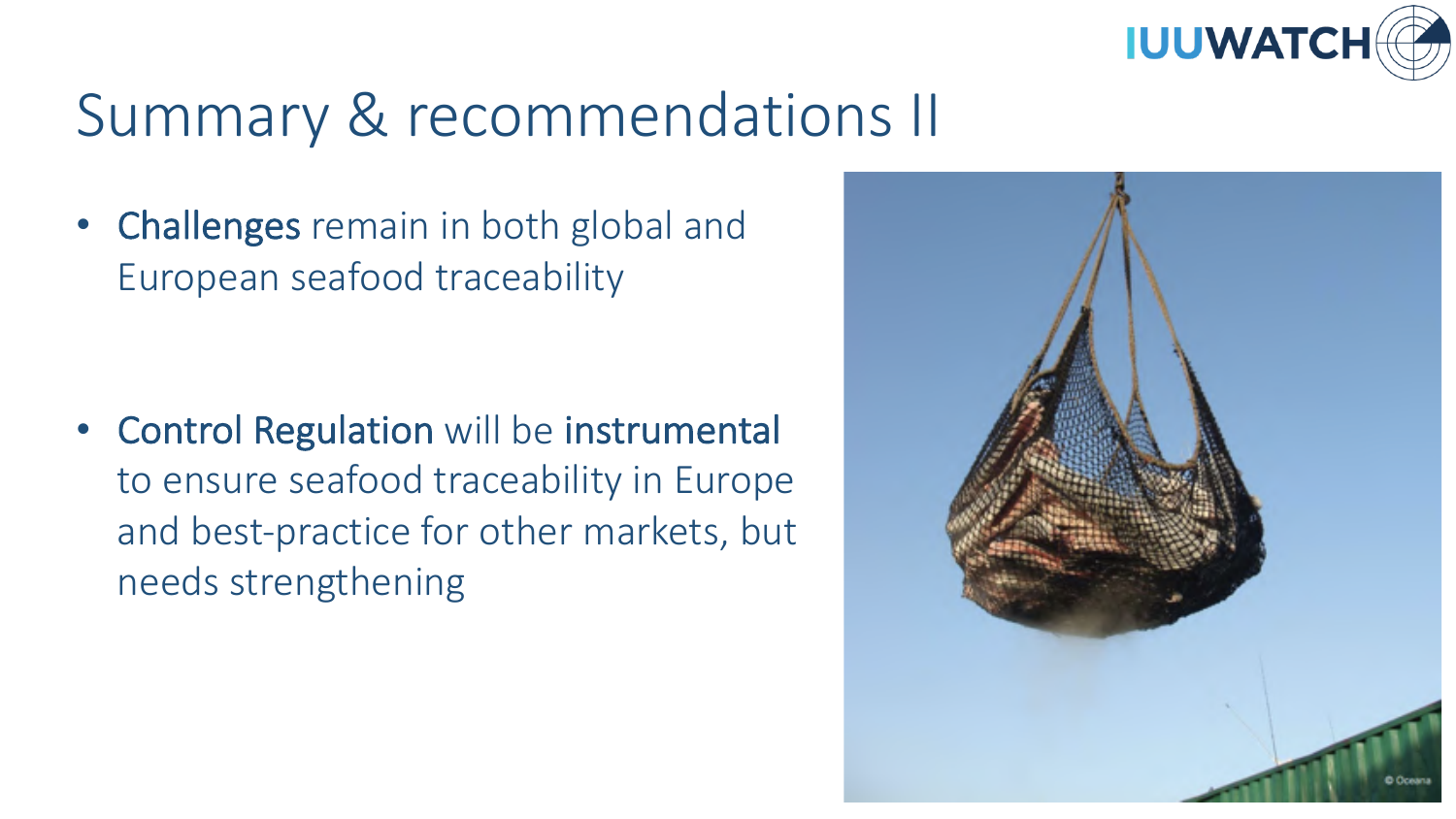## Upcoming

Briefing on 'lots'

Key messages:

- Shortcomings in current EU traceability system
- COM proposal for the Control Regulation revision: overall positive improvements
- Still challenges to be addressed
- Follow-up report on catch documentation scheme alignment

Value of global CDS alignment to RFMOs and other multilateral fora